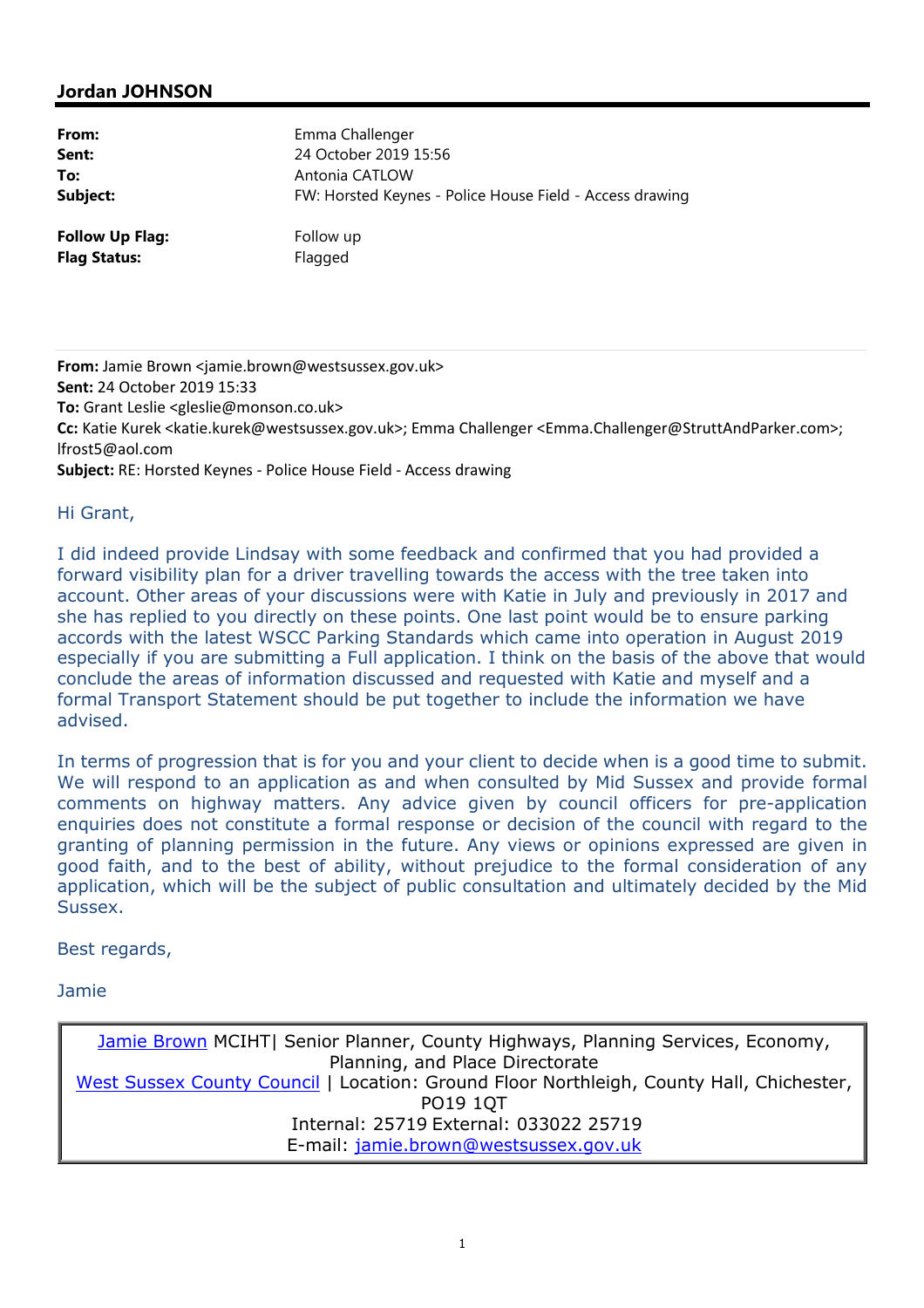**From:** Grant Leslie [mailto:gleslie@monson.co.uk] **Sent:** 24 October 2019 13:22 **To:** Jamie Brown **Cc:** Katie Kurek; Emma Challenger; lfrost5@aol.com **Subject:** RE: Horsted Keynes - Police House Field - Access drawing

Dear Jamie,

Can you confirm that you have now advised Lindsay that the proposal as it stand, can progress at this stage?

Regards.

Grant Leslie For Monson Engineering Ltd

Broadway Chambers, High Street,Crowborough,East Sussex,TN6 1DF Tel:01892 601370 Email:gleslie@monson.co.uk

Head Office: Monson Engineering Limited. Broadway Chambers, High Street, Crowborough, East Sussex TN6 1DF Tel: 01892 601370 Fax: 01892 601379. Registered in England & Wales No.2739278 http://www.monson.co.uk The information contained in this e-mail may be confidential and/or privileged and is intended solely for the person(s) or entity(s) to whom it is addressed. If you are not the intended recipient of this e-mail please contact the sender and delete the information from your computer. The use, disclosure, copying or distribution of this information by person(s) or entity(s) who are not the intended recipient is prohibited. We have taken reasonable precautions to ensure that this e-mail has been swept for viruses, we cannot however accept any liability for any related loss or damage that you may suffer as a consequence of our transmission of this e-mail.

In providing us with your contact details, unless instructed otherwise, it is deemed acceptable to you that we use these details to contact you for the purposes of providing the service for which you have commissioned us.

**From:** Grant Leslie **Sent:** Thursday, October 17, 2019 5:22 PM **To:** 'Jamie Brown' <jamie.brown@westsussex.gov.uk> **Cc:** 'Katie Kurek' <katie.kurek@westsussex.gov.uk>; 'Emma Challenger' <Emma.Challenger@StruttAndParker.com>; 'lfrost5@aol.com' <lfrost5@aol.com> **Subject:** RE: Horsted Keynes - Police House Field - Access drawing

Dear Jamie,

I understand that Lindsay Frost is still waiting for your response following our submission of further plans showing forward visibility at this site.

As stated in my e-mail of 26<sup>th</sup> September, We held a pre-app with Katie Kurek and following the revised proposal, forwarded the 30 unit scheme to her for updated comments and those are shown below, from Katie dated 12<sup>th</sup> July which I believe, amounts to a further pre-app as you area suggesting.

The response includes a number of comments but nothing that prevents this proposal from progressing at this stage.

Could you please advise Lindsay accordingly?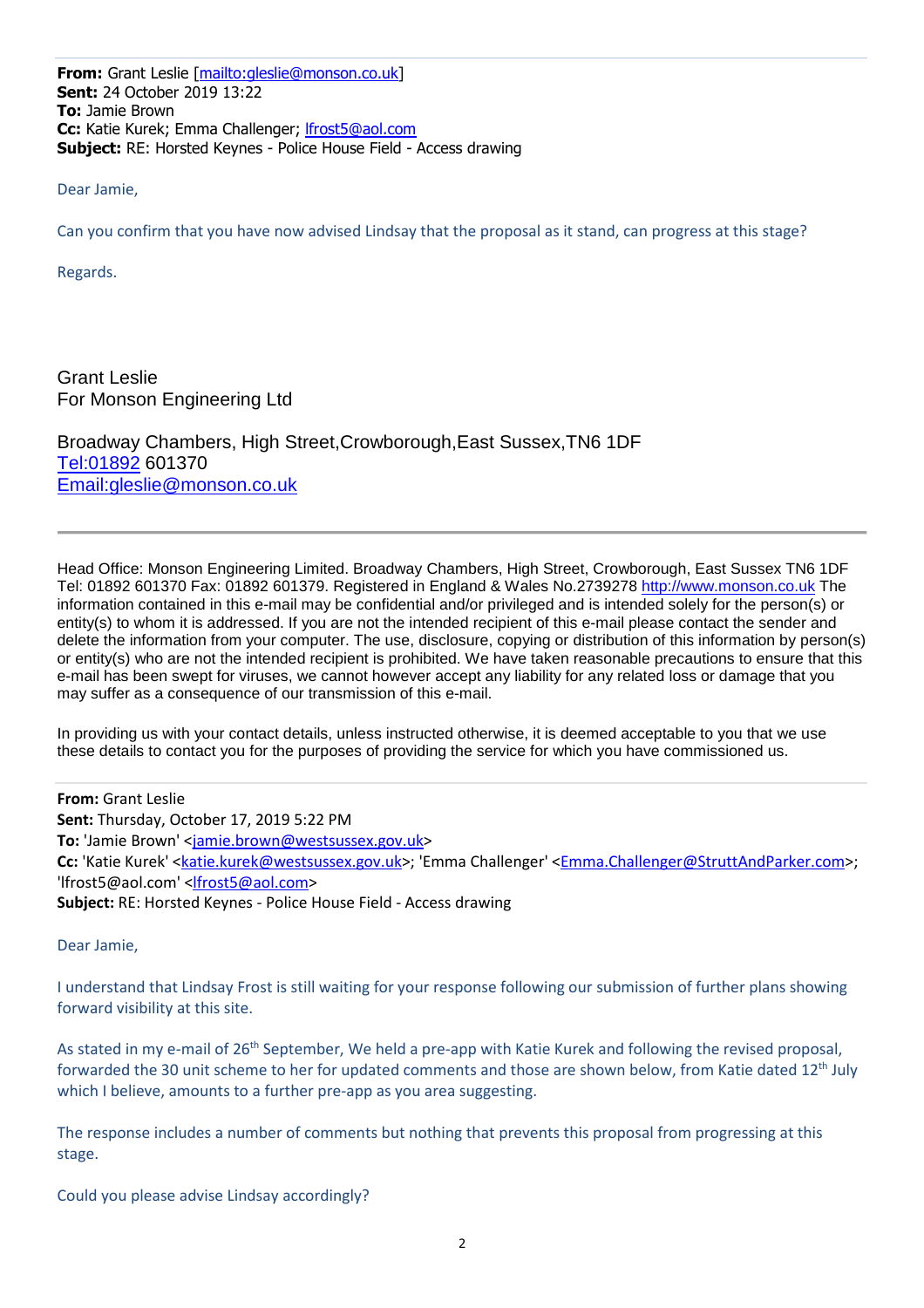**From:** Grant Leslie **Sent:** Thursday, September 26, 2019 1:31 PM **To:** 'Jamie Brown' <jamie.brown@westsussex.gov.uk> Cc: Katie Kurek <katie.kurek@westsussex.gov.uk>; 'Emma Challenger' <Emma.Challenger@StruttAndParker.com> **Subject:** RE: Horsted Keynes - Police House Field - Access drawing

Hi Jamie,

The revised layout with 30 units has already been submitted to Katie for her view as the correspondence below.

Thank you for identifying my typo which I will amend.

Regards

*From: Katie Kurek [mailto:katie.kurek@westsussex.gov.uk] Sent: Friday, July 12, 2019 4:34 PM To: Grant Leslie <gleslie@monson.co.uk> Subject: RE: Pre-Application Advice for Police House Field, Birchgrove Road, Horsted Keynes* 

*Dear Grant* 

*Thank you for your email.* 

*I note that Police Field House site is in the Horsted Keynes Neighbourhood Plan, as an allocated site for residential development for 10 x dwellings. Policy HK17 states that development will be permitted subject to access being provided from Birchgrove Road at the western end of the site, which has been demonstrated. With the increase in units the LHA would still advise that plans show a bellmouth access with kerbed radii and demonstrated as suitable for refuse vehicles/ fire appliance etc. via swept path tracking.* 

*Policy HK16 of the Neighbourhood Plan states that new developments shall be provided with accessible footways of sufficient width for wheelchairs etc. Therefore, considering the increase in units, it would be desirable for the existing footway network in vicinity of the site to be assessed and widened where necessary. This could be secured by way of a s106 agreement at planning application stage. It should also be demonstrated that any internal footway link tie in with the existing network.* 

*I also note that an existing PROW will cross part of the site and would ensure that WSCC PROW team are consulted at full planning application stage to ensure the materials and any impact on the PROW is properly assessed. They may require that the route and link to footway adjacent Birchgrove Road be upgraded, as currently the presence of the PROW is not clear.* 

*I have also consulted with the Local Transport Improvements Team with respect to the nearby bus stop, and whether any improvements to this could be provided (e.g. removal of steps and provision of ramp for wheelchair users and increased hardstanding). I will send any comments on to you, as this could be something to consider including within a s106 agreement, as site specific improvements to nearby footway/ pedestrian infrastructure.* 

*Kind regards,* 

*Miss Katie Kurek | BA (Hons) MCIHT | Assistant Planner County Highways Team – Planning Services - Economy, Planning and Place Directorate West Sussex County Council*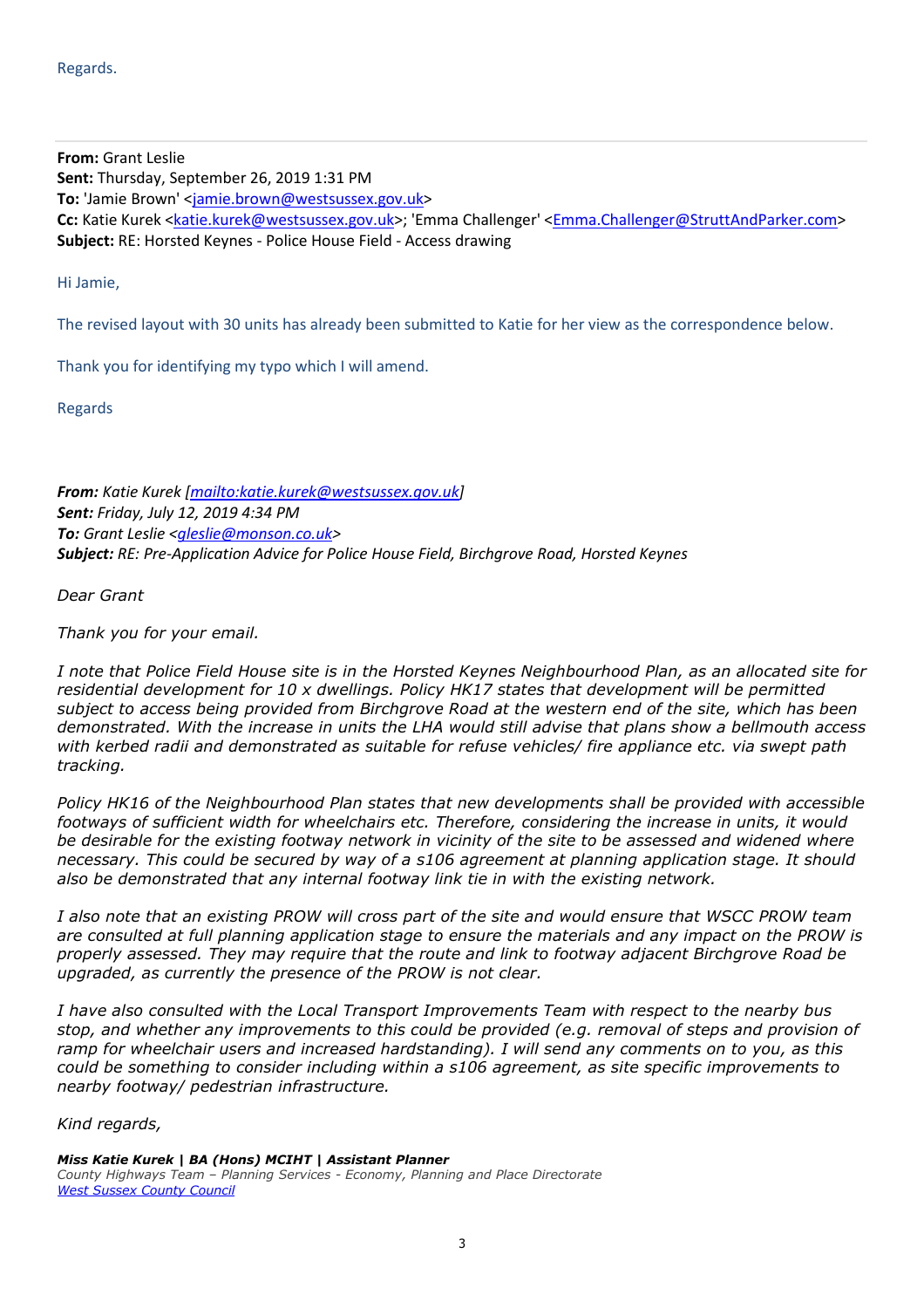*Location: Ground Floor Northleigh, County Hall, Chichester, PO19 1RH Contact: Internal: 25730 External: 0330 222 5730 E-mail:katie.kurek@westsussex.gov.uk*

**From:** Grant Leslie [mailto:gleslie@monson.co.uk] **Sent:** 11 July 2019 10:11 **To:** Katie Kurek **Subject:** RE: Pre-Application Advice for Police House Field, Birchgrove Road, Horsted Keynes

*Dear Katie,* 

*It is now nearly 2 years since you provided pre-app advice on this site and the client and local authority have been considering matters on and off since. The latest suggestion is for a larger development of 30 units as shown on the attached plan.* 

*I appreciate that matters such as parking, turning and bin collection will need to be considered and addressed in line with earlier comments however Mid –Sussex are keen to establish if the increase from 10 units to 30 units will have any impact on the requirements for the access itself onto Birch Grove Road.* 

*Are you able to comment on this?* 

*Regards* 

Grant Leslie For Monson Engineering Ltd

Broadway Chambers, High Street,Crowborough,East Sussex,TN6 1DF Tel:01892 601370 Email:gleslie@monson.co.uk

**From:** Jamie Brown [mailto:jamie.brown@westsussex.gov.uk] **Sent:** Thursday, September 26, 2019 1:20 PM **To:** Grant Leslie <gleslie@monson.co.uk> **Cc:** Katie Kurek <katie.kurek@westsussex.gov.uk> **Subject:** RE: Horsted Keynes - Police House Field - Access drawing

#### Hi Grant,

Thanks for the plan. When I was on-site with Lindsay it was discussed that there could be more dwellings on the site than the 10 that were looked at in 2017 by Katie Kurek. In addition internal elements do not appear to have been discussed in 2017 either, this would be advisable too. I think a fresh look at things from our end would give your client the best advice going forward but ultimately that is their decision.

One final point your plan showing the access arrangements refers to the East Sussex County Council according to my records Birchgrove Road is maintained by West Sussex County Council.

Regards,

Jamie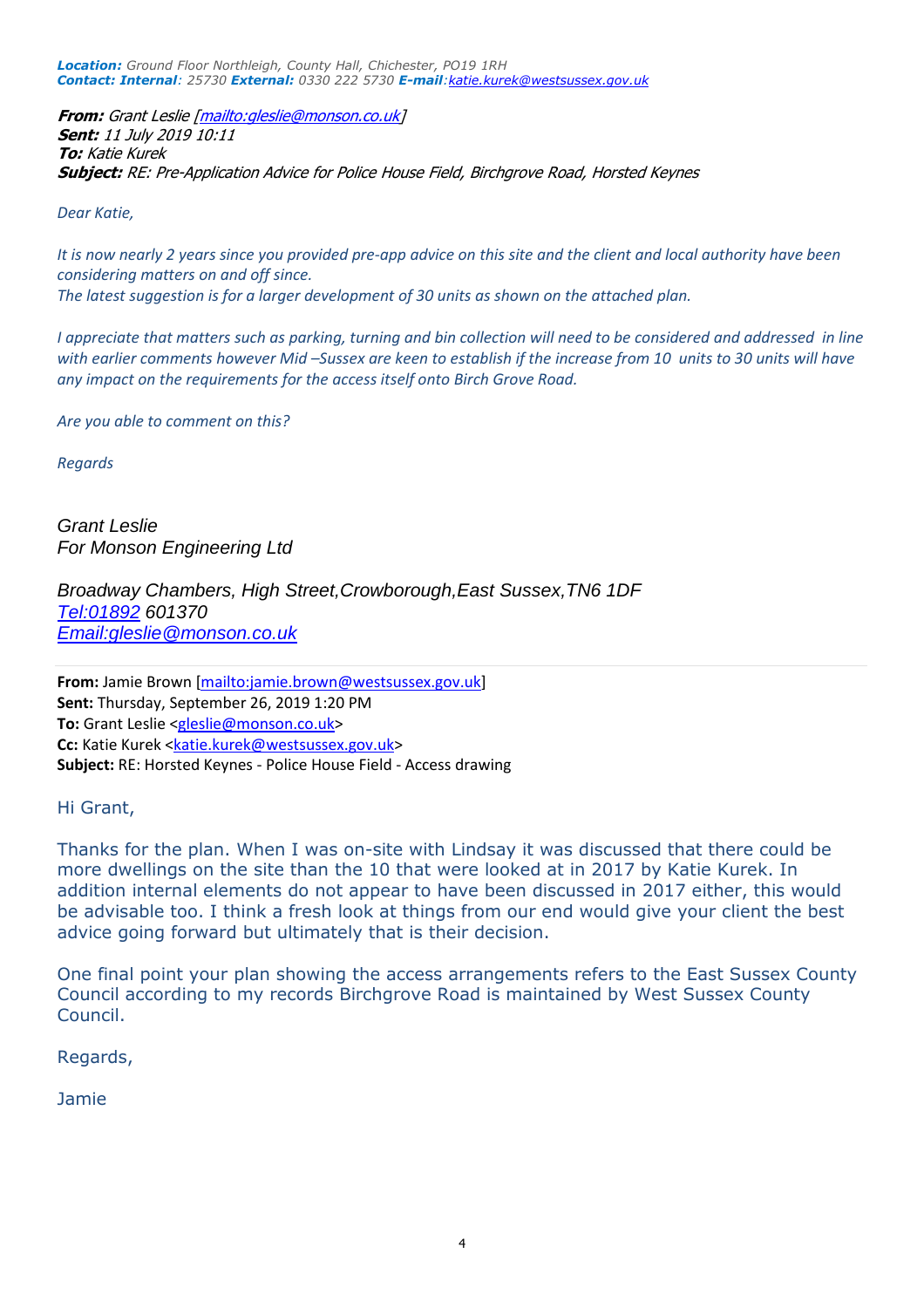Jamie Brown MCIHT| Senior Planner, County Highways, Planning Services, Economy, Planning, and Place Directorate West Sussex County Council | Location: Ground Floor Northleigh, County Hall, Chichester, PO19 1QT Internal: 25719 External: 033022 25719 E-mail: jamie.brown@westsussex.gov.uk

**From:** Grant Leslie [mailto:gleslie@monson.co.uk] **Sent:** 26 September 2019 11:25 **To:** Jamie Brown **Cc:** emma.challenger@struutandparker.com; lfrost5@aol.com **Subject:** FW: Horsted Keynes - Police House Field - Access drawing

Dear Jamie,

With regards to your comments below I have been asked to forward an amended drawing showing forward visibility to the proposed junction which you will see, is in excess of 70m in each direction.

The original proposal at this site was subject to a pre-app with your colleague Katie Kureck and the revised proposals were forwarded to her for further comment which we have received.

We acknowledge that any formal application will include a traffic statement, swept path plans, and a Safety Audit for the new access and site roads and improvements to the bus stop and local footway access will be included in the final scheme.

I trust this overcomes any concerns you have at this stage.

Regards

**From:** Lindsay Frost <lfrost5@aol.com> **Sent:** 24 September 2019 16:12 To: Emma Challenger <**Emma.Challenger@StruttAndParker.com> Subject:** Fwd: Horsted Keynes - Police House Field - Access drawing

Emma

Further to our recent e-mails, here is a prompt response from Jamie Brown at WSCC Highways.

As you will see , he is suggesting another formal pre-app , with a bit more work on visibility for a driver on-coming towards the proposed access.

Can I leave you to follow up and let me know the outcome ?. Lindsay

Grant Leslie For Monson Engineering Ltd

Broadway Chambers, High Street,Crowborough,East Sussex,TN6 1DF Tel:01892 601370 Email:gleslie@monson.co.uk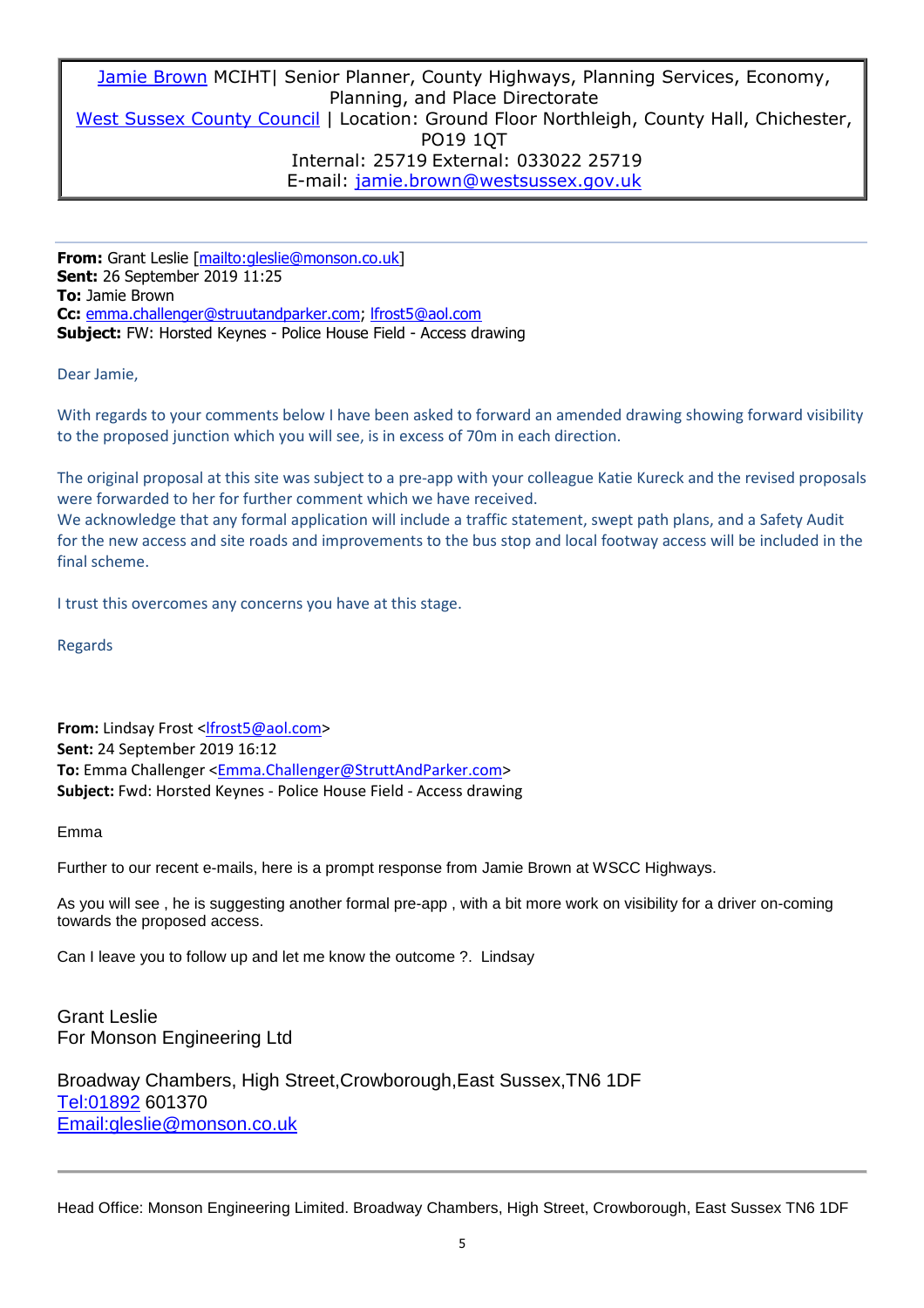Tel: 01892 601370 Fax: 01892 601379. Registered in England & Wales No.2739278 http://www.monson.co.uk The information contained in this e-mail may be confidential and/or privileged and is intended solely for the person(s) or entity(s) to whom it is addressed. If you are not the intended recipient of this e-mail please contact the sender and delete the information from your computer. The use, disclosure, copying or distribution of this information by person(s) or entity(s) who are not the intended recipient is prohibited. We have taken reasonable precautions to ensure that this e-mail has been swept for viruses, we cannot however accept any liability for any related loss or damage that you may suffer as a consequence of our transmission of this e-mail.

In providing us with your contact details, unless instructed otherwise, it is deemed acceptable to you that we use these details to contact you for the purposes of providing the service for which you have commissioned us.

-----Original Message----- From: Jamie Brown <jamie.brown@westsussex.gov.uk> To: Lindsay Frost <lfrost5@aol.com> Sent: Tue, Sep 24, 2019 2:26 pm Subject: RE: Horsted Keynes - Police House Field - Access drawing

Hi Lindsay,

I agree I think this looks better. However they will also need to show forward visibility for a driver on-coming towards the access. I think before WSCC can commit to any development at the site they should look to do another pre-app showing their revisions as it appears things have changed a bit since their previous preapp.

Best regards,

Jamie

Jamie Brown MCIHT| Senior Planner, County Highways, Planning Services, Economy, Planning, and Place Directorate West Sussex County Council | Location: Ground Floor Northleigh, County Hall, Chichester, PO19 1QT Internal: 25719 External: 033022 25719 E-mail: jamie.brown@westsussex.gov.uk

**From:** Lindsay Frost [mailto:lfrost5@aol.com] **Sent:** 23 September 2019 13:46 **To:** Jamie Brown **Subject:** Fwd: Horsted Keynes - Police House Field - Access drawing

Jamie

Further to our site visits at the end of July , I asked Emma Challenger of Strutt & Parker ( agents for the owner) to speak to her transport consultants about whether the oak tree on the road verge is a constraint on achieving safe access visibility splays to the site from Birchgrove Road.

This resulted in the attached drawing which Emma believes shows that safe access is possible .

Do you have any comments before I go further on Neighbourhood Plan allocations ?

Thanks for your assistance

Lindsay Frost

-----Original Message----- From: Emma Challenger <Emma.Challenger@StruttAndParker.com> To: Lindsay Frost <lfrost5@aol.com> Sent: Fri, 20 Sep 2019 12:43 Subject: Horsted Keynes - Police House Field - Access drawing

Dear Lindsay,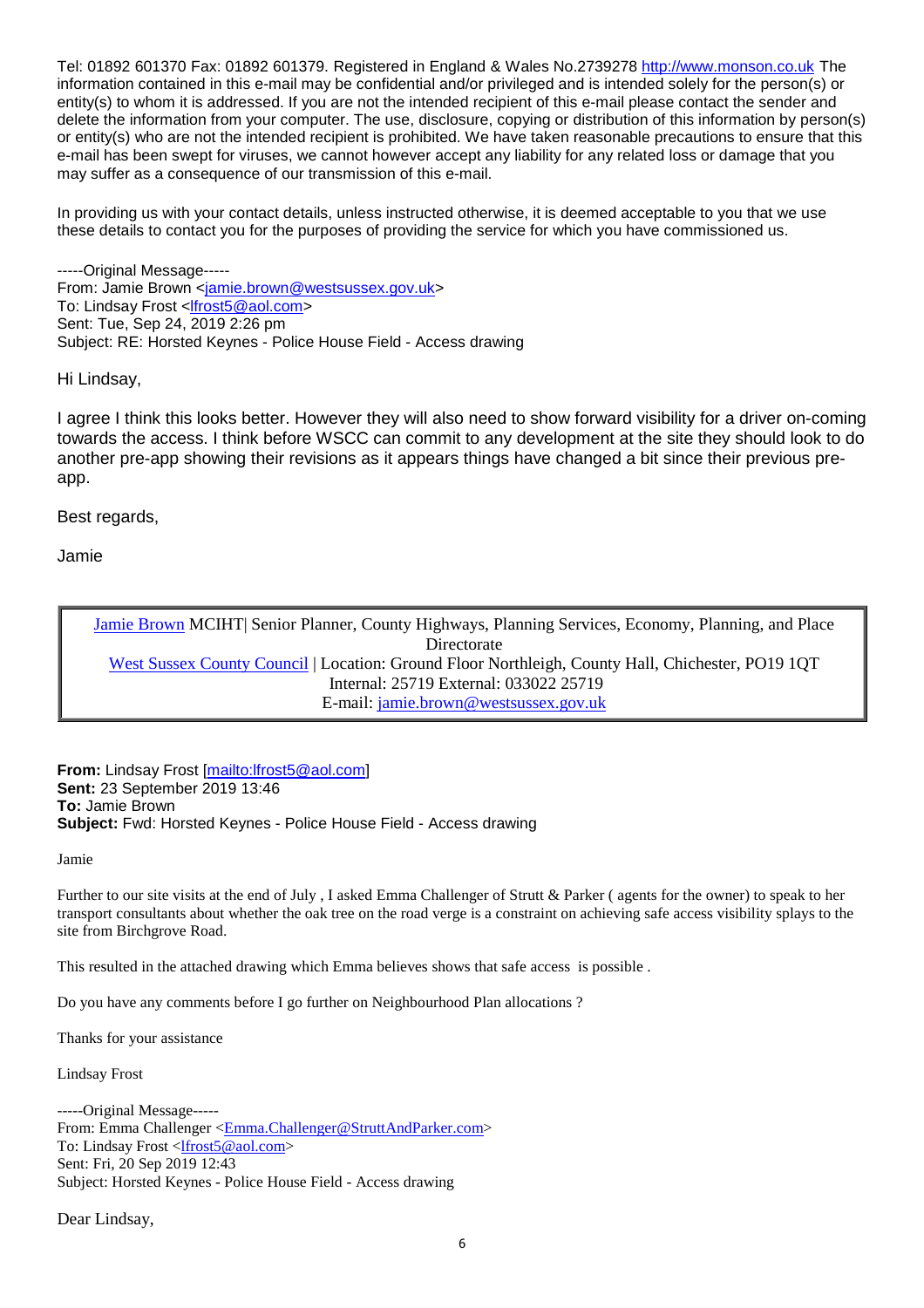As requested, please find attached a visibility splay drawing of the site access.

The situation turns out to be better than we originally thought as the oak tree does not impinge on the requisite visibility splay at all.

I hope this helps. Please let me know if you need anything else.

Kind regards Emma

**From:** Lindsay Frost <lfrost5@aol.com> **Sent:** 14 August 2019 08:46 To: Emma Challenger <**Emma.Challenger@StruttAndParker.com**> **Subject:** Fwd: : Horsted Keynes

Emma

Jamie Brown of WSCC Highways has responded very promptly to my request for clarification .

It appears that they will require more detail on the oak tree on the road verge and its impact on visibility for vehicles entering and leaving the site . Is your transport consultant please able to address this point , so we can be sure that satisfactory access can be achieved ?

Lindsay Frost

-----Original Message----- From: Jamie Brown <jamie.brown@westsussex.gov.uk> To: Lindsay Frost <lfrost5@aol.com> CC: dcolville@btinternet.com <dcolville@btinternet.com>; sarah@websterhouse.net <sarah@websterhouse.net> Sent: Wed, 14 Aug 2019 8:24 Subject: RE: : Horsted Keynes

Morning Lindsay,

Thanks for the update. Katie is on leave at present. Having read her comments though I would say her final sentence in the section 'Visibility' is the best way to sum the situation up 'Plans should also incorporate the tree in order for the LHA to assess any impact.' The plan attached does not go into that amount of detail. Yes, the sketch attached does show the oak tree but not to the extent of the thickness of the oak tree and the large circumference of its trunk. Essentially it will require a more detailed drawing to show the relationship between the splay and the oak tree in more detail. This can be provided through a Transport Consultant as advised on site. I note they did a speed survey and the splays were under 40 mph but above 30 mph which is what I would have expected.

Thanks for the updates on the other sites-all noted.

Best,

Jamie

Jamie Brown MCIHT| Senior Planner, County Highways, Planning Services, Economy, Planning, and Place Directorate West Sussex County Council | Location: Ground Floor Northleigh, County Hall, Chichester, PO19 1QT Internal: 25719 External: 033022 25719 E-mail: jamie.brown@westsussex.gov.uk

From: Lindsay Frost [mailto:lfrost5@aol.com] **Sent:** 13 August 2019 17:22 **To:** Jamie Brown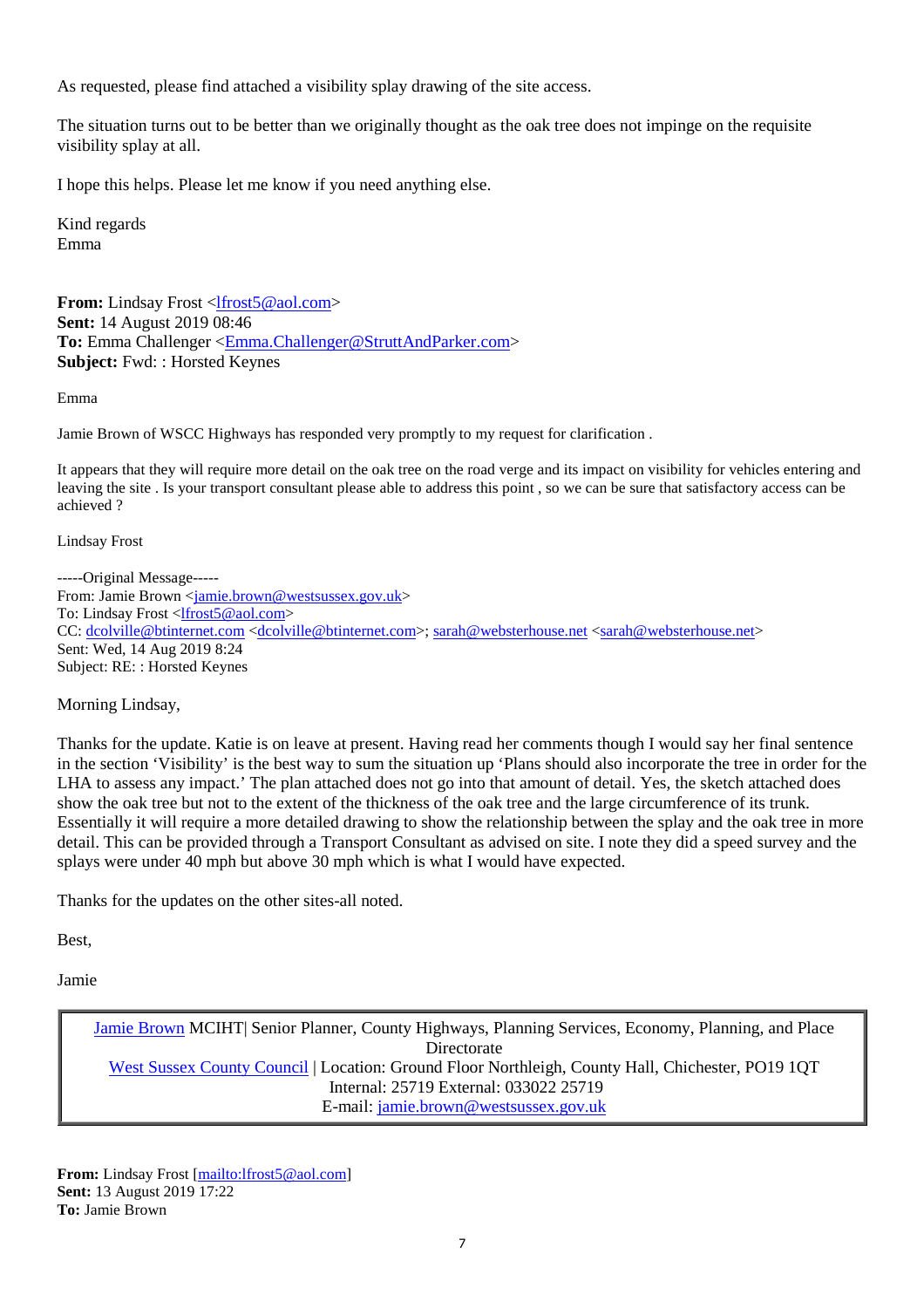**Cc:** dcolville@btinternet.com; sarah@websterhouse.net **Subject:** Fwd: : Horsted Keynes

Jamie My computer is playing up , so I am re-sending this e-mail.

Lindsay

Jamie

 $\overline{\phantom{a}}$ 

Thanks to you and Nicky for your very helpful advice on our site visit at Horsted Keynes on 31 July .

I took up your suggestion of seeking to prompt formal pre-app discussions with WSCC Highways with the promoters of both (a) the Old Police House Field , Birchgrove Road and (b) the land at the rear of St Stephen's Church.

\_\_\_\_\_\_\_\_\_\_\_\_\_\_\_\_\_\_\_\_\_\_\_\_\_\_\_\_\_\_\_\_\_\_\_\_\_\_\_\_\_\_\_\_\_\_\_\_\_\_\_\_\_\_\_\_\_\_\_\_\_\_\_\_\_\_\_\_\_\_\_\_\_\_\_\_\_\_\_\_\_\_\_\_\_\_\_\_\_\_\_\_\_\_\_\_\_\_\_\_\_\_\_\_

It appears that the promoters of Old Police House Field have already been in touch your colleague Katie Kurek for a formal preapp assessment by WSCC Highways . Copies of correspondence are below and attached . The material relates to both the original 10 dwelling scheme and a later 30-dwelling scheme . I would be grateful if you would liaise with Katie Kurek and let me know whether any further work of pre-app liaison with WSCC Highways is required, and then confirm the highway authority's position.

On the other site , I understand from Erica Peck of Rydon Homes that they will shortly be in touch with WSCC Highways to seek a formal pre-app assessment on the St Stephen's site . Their transport consultants are currently collating traffic speed and parking survey information.

Thanks once again for your help Lindsay Frost

-----Original Message----- From: Emma Challenger <**Emma.Challenger@StruttAndParker.com>** To: Lindsay Frost <lfrost5@aol.com> CC: dcolville@btinternet.com <dcolville@btinternet.com>; sarah@websterhouse.net <sarah@websterhouse.net>; Grant Leslie <gleslie@monson.co.uk> Sent: Tue, 13 Aug 2019 11:45 Subject: RE: Land at Old Police House Field , Birchgrove Road , Horsted Keynes

Dear Lindsay,

We have already been in discussion with WSCC Highways, including only last month for an updated response based on the currently-proposed 30-unit scheme. The officer we liaised with is Katie Kurek, and I attach both her original pre-app response on the 10-unit scheme, as well as the recent email correspondence. The latter was issued to MSDC upon their request for updated advice as part of their current site identification work.

Essentially, Katie advises that the considerations for the site access are the same for both schemes, and that adequate visibility splays can be achieved. I have attached the visibility sketch drawing we issued to Katie in 2017, which she used to provide her pre-app response alongside a meeting on site with our transport consultant Grant Leslie (who I have copied in here).

The 2017 response states: "It did not appear from the indicative plans that positioning of access would impact the bus stop" and "On site it was observed that the tree did not obstruct the full length of a car and its position did not appear to detrimentally affect visibility". Speed survey data was also provided to WSCC, taken within the 40mph zone on the north eastern side of the Danehill Lane junction (34.7mph eastbound and 35.1mph westbound). Speeds are likely to be lower along the site frontage, within the 30mph limit. Adequate splays can nevertheless be achieved using the higher speeds calculated further up the road.

We have not gone as far as designing a detailed site access drawing using a topographic survey, as we did not consider this necessary given WSCC's in principle support. I think it would be helpful if Jamie Brown could review the attached information and liaise with Katie Kurek before considering if further work is needed as this stage.

Many thanks Emma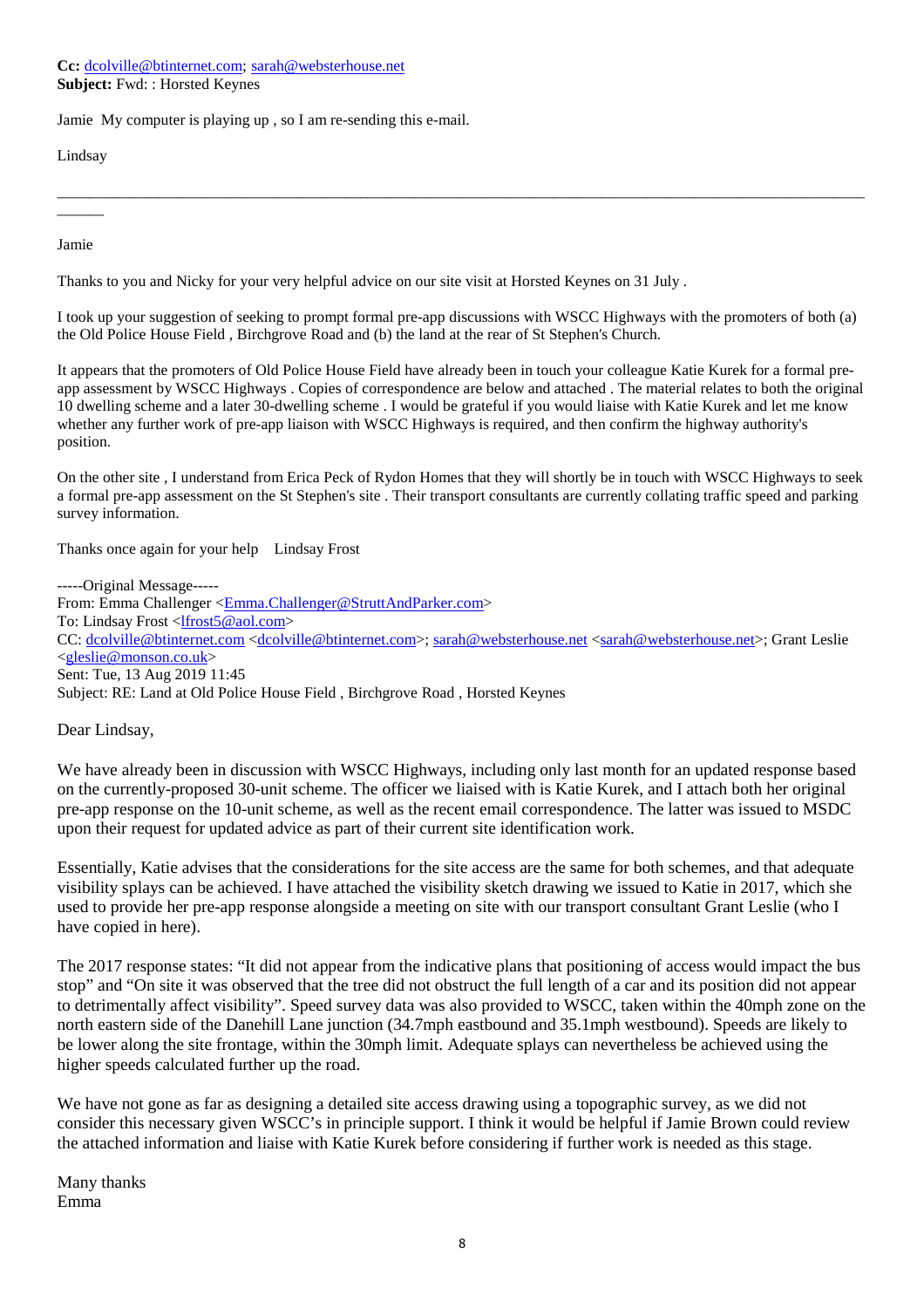## **Emma Challenger BA(Hons) MA MRTPI**

Senior Associate Director – Planning Department Strutt & Parker, 201 High Street, Lewes, East Sussex, BN7 2NR Direct: 01273 407 009 | Mobile: 07825 071759 | Secretary: 01273 407 002



**From:** Lindsay Frost <lfrost5@aol.com> **Sent:** 10 August 2019 15:24 **To:** Emma Challenger <Emma.Challenger@StruttAndParker.com> **Cc:** dcolville@btinternet.com; sarah@websterhouse.net **Subject:** Land at Old Police House Field , Birchgrove Road , Horsted Keynes

Emma

I am still working on sustainability appraisal of potential housing allocation sites for the Horsted Keynes Neighbourhood Development Plan and intend to report to the Parish council in the near future .

As part of that work , last week I met officers of West Sussex County Council Highways Department in the village to look at the sites .

In respect of your clients' site , **WSCC officers strongly advised that you should carry out a formal pre-application consultation with them** , so that a number of issues can be assessed and addressed , including :

- \* relocation of the bus stop on Birchgrove Road
- \* the oak tree on the road verge at Birchgrove Road

\* the difference in level between the site and the road on Birchgrove Road at the assumed access point immediately beyond the last house

- \* the need for a speed survey on Birchgrove Road and implications for :
	- (a) the start of the speed limit on the edge of the village
	- (b)the design and specification of visibility splays at the site access point

WSCC's pre-application arrangements are set out here :

https://www.westsussex.gov.uk/roads-and-travel/information-for-developers/pre-application-advice-for-roads-and-transport/

The contact there is Jamie Brown

I would be grateful if you can confirm whether your clients are prepared to commission this work and share the outcome with the Parish Council as part of the Neighbourhood Plan work . If it is possible to clarify the highway issues , and demonstrate that the site can be safely accessed , and that the traffic generated by housing development there can be accommodated on the local highway network , this will greatly assist all parties , both on the Neighbourhood Plan and any future planning applications .

I look forward to hearing from you .

Lindsay Frost

Planning consultant to HKPC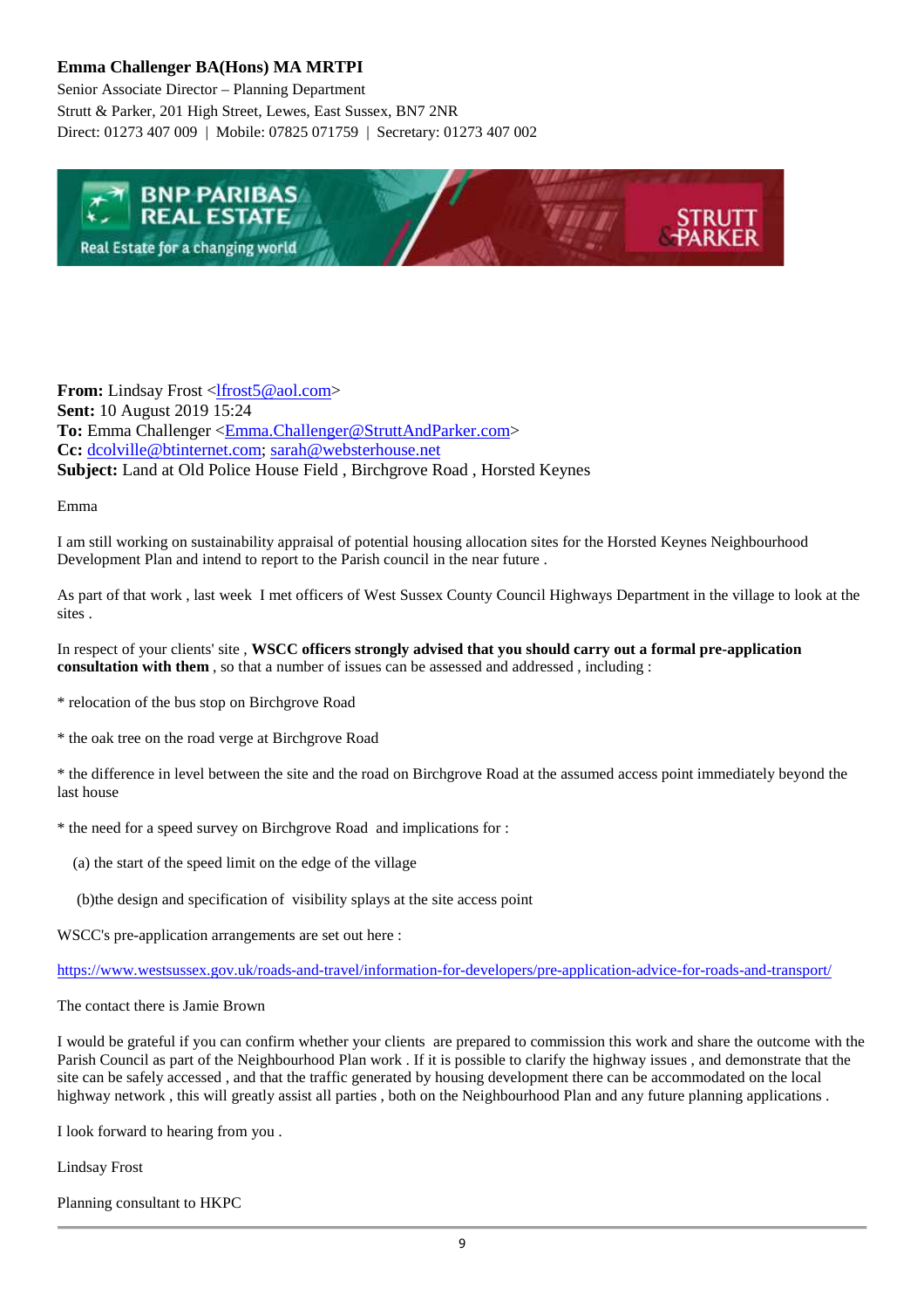This email is confidential and may contain legally privileged information. If you are not the intended recipient it may be unlawful for you to read, copy, distribute, disclose or otherwise make use of the information herein. If you have received this email in error please contact us immediately. Strutt & Parker will accept no liability for the mis-transmission, interference, or interception of any email and you are reminded that email is not a secure method of communication. Strutt & Parker is a trading style of BNP Paribas Real Estate Advisory & Property Management UK Limited, a private limited company registered in England and Wales (with registered number 4176965) and whose registered office is at 5 Aldermanbury Square, London EC2V 7BP. For further details of Strutt & Parker please visit our web site http://www.struttandparker.com.

Dear Alma, Kate,

Please see below correspondence between our highways advisor at Monson and WSCC Highways.

Whilst there are some factual inaccuracies regarding the status of the NP allocation, Katie does reconfirm her support for the access in the proposed location and does not see any changes to her previous advice as being necessary following the increase to circa 30 dwellings.

Does this provide you with what you need for now?

Many thanks Emma

**From:** Grant Leslie [mailto:gleslie@monson.co.uk] **Sent:** 12 July 2019 16:48 To: Emma Challenger <**Emma.Challenger@StruttAndParker.com> Subject:** FW: Pre-Application Advice for Police House Field, Birchgrove Road, Horsted Keynes

Hi Emma,

A response from Katie on Police House Field.

Hopefully this is enough for the time being?

Regards

Grant Leslie For Monson Engineering Ltd

Broadway Chambers, High Street,Crowborough,East Sussex,TN6 1DF Tel:01892 601370 Email:gleslie@monson.co.uk

Head Office: Monson Engineering Limited. Broadway Chambers, High Street, Crowborough, East Sussex TN6 1DF Tel: 01892 601370 Fax: 01892 601379. Registered in England & Wales No.2739278 http://www.monson.co.uk The information contained in this e-mail may be confidential and/or privileged and is intended solely for the person(s) or entity(s) to whom it is addressed. If you are not the intended recipient of this e-mail please contact the sender and delete the information from your computer. The use, disclosure, copying or distribution of this information by person(s) or entity(s) who are not the intended recipient is prohibited. We have taken reasonable precautions to ensure that this e-mail has been swept for viruses, we cannot however accept any liability for any related loss or damage that you may suffer as a consequence of our transmission of this e-mail. In providing us with your contact details, unless instructed otherwise, it is deemed acceptable to you that we use these details to contact you for the purposes of providing the service for which you have commissioned us.

**From:** Katie Kurek [mailto:katie.kurek@westsussex.gov.uk]

**Sent:** Friday, July 12, 2019 4:34 PM

**To:** Grant Leslie <gleslie@monson.co.uk>

**Subject:** RE: Pre-Application Advice for Police House Field, Birchgrove Road, Horsted Keynes

Dear Grant

Thank you for your email.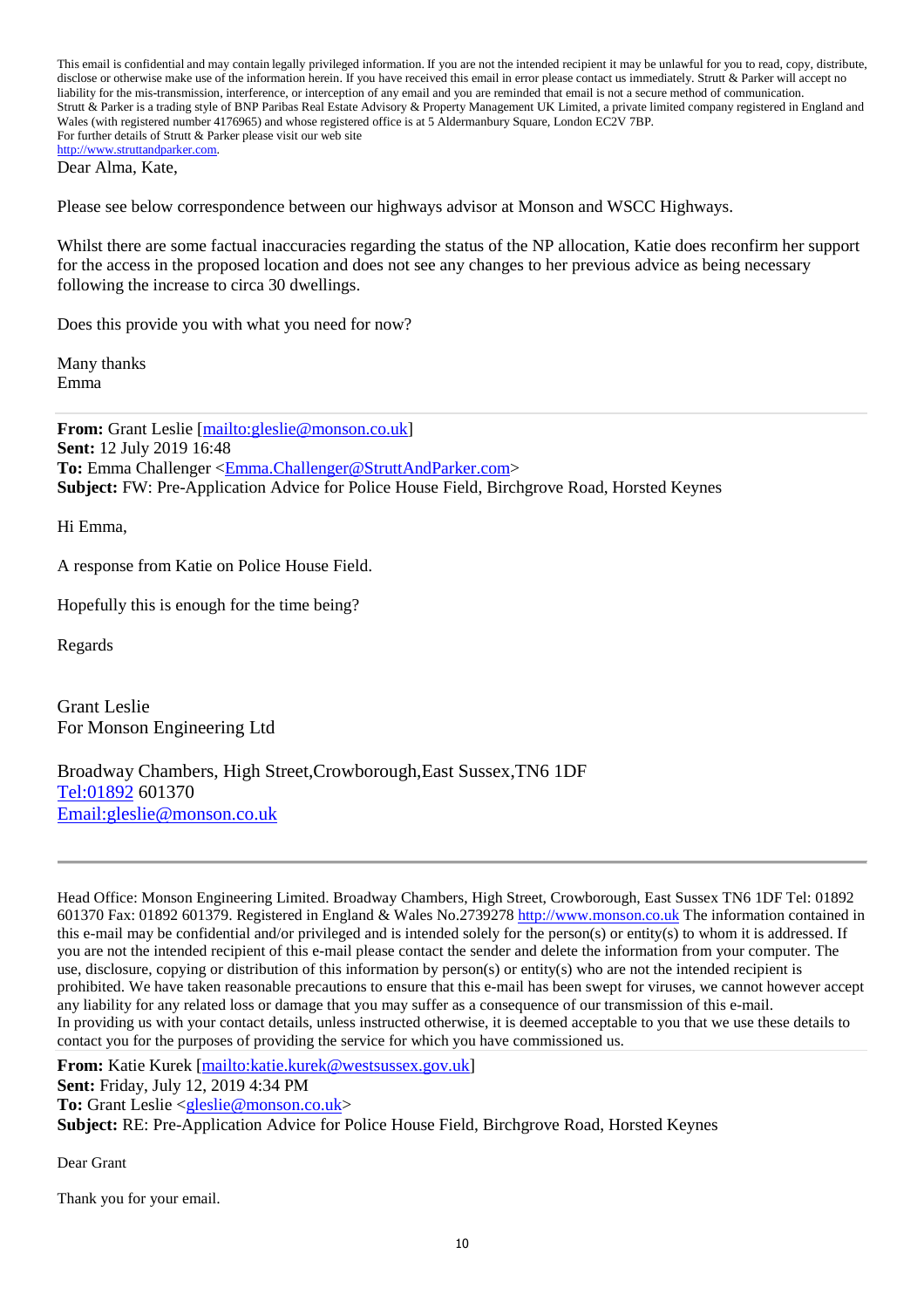I note that Police Field House site is in the Horsted Keynes Neighbourhood Plan, as an allocated site for residential development for 10 x dwellings. Policy HK17 states that development will be permitted subject to access being provided from Birchgrove Road at the western end of the site, which has been demonstrated. With the increase in units the LHA would still advise that plans show a bellmouth access with kerbed radii and demonstrated as suitable for refuse vehicles/ fire appliance etc. via swept path tracking.

Policy HK16 of the Neighbourhood Plan states that new developments shall be provided with accessible footways of sufficient width for wheelchairs etc. Therefore, considering the increase in units, it would be desirable for the existing footway network in vicinity of the site to be assessed and widened where necessary. This could be secured by way of a s106 agreement at planning application stage. It should also be demonstrated that any internal footway link tie in with the existing network.

I also note that an existing PROW will cross part of the site and would ensure that WSCC PROW team are consulted at full planning application stage to ensure the materials and any impact on the PROW is properly assessed. They may require that the route and link to footway adjacent Birchgrove Road be upgraded, as currently the presence of the PROW is not clear.

I have also consulted with the Local Transport Improvements Team with respect to the nearby bus stop, and whether any improvements to this could be provided (e.g. removal of steps and provision of ramp for wheelchair users and increased hardstanding). I will send any comments on to you, as this could be something to consider including within a s106 agreement, as site specific improvements to nearby footway/ pedestrian infrastructure.

Kind regards,

**Miss Katie Kurek | BA (Hons) MCIHT | Assistant Planner**  County Highways Team – Planning Services - Economy, Planning and Place Directorate West Sussex County Council

**Location:** Ground Floor Northleigh, County Hall, Chichester, PO19 1RH **Contact: Internal**: 25730 **External:** 0330 222 5730 **E-mail**:katie.kurek@westsussex.gov.uk

**From:** Grant Leslie [mailto:gleslie@monson.co.uk] **Sent:** 11 July 2019 10:11 **To:** Katie Kurek **Subject:** RE: Pre-Application Advice for Police House Field, Birchgrove Road, Horsted Keynes

Dear Katie,

It is now nearly 2 years since you provided pre-app advice on this site and the client and local authority have been considering matters on and off since.

The latest suggestion is for a larger development of 30 units as shown on the attached plan.

I appreciate that matters such as parking, turning and bin collection will need to be considered and addressed in line with earlier comments however Mid –Sussex are keen to establish if the increase from 10 units to 30 units will have any impact on the requirements for the access itself onto Birch Grove Road.

Are you able to comment on this?

Regards

Grant Leslie For Monson Engineering Ltd

Broadway Chambers, High Street,Crowborough,East Sussex,TN6 1DF Tel:01892 601370 Email:gleslie@monson.co.uk

Head Office: Monson Engineering Limited. Broadway Chambers, High Street, Crowborough, East Sussex TN6 1DF Tel: 01892 601370 Fax: 01892 601379. Registered in England & Wales No.2739278 http://www.monson.co.uk The information contained in this e-mail may be confidential and/or privileged and is intended solely for the person(s) or entity(s) to whom it is addressed. If you are not the intended recipient of this e-mail please contact the sender and delete the information from your computer. The use, disclosure, copying or distribution of this information by person(s) or entity(s) who are not the intended recipient is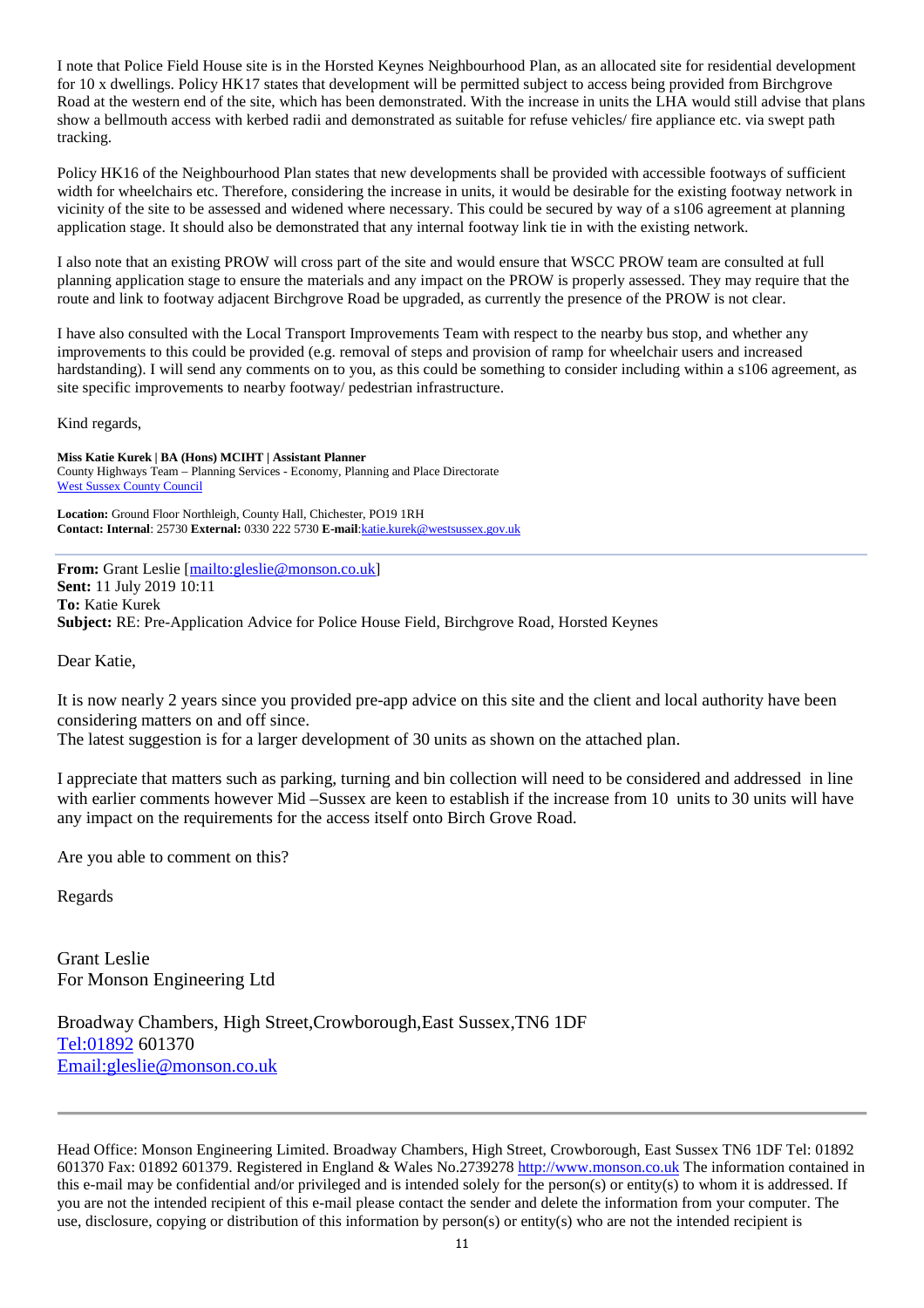prohibited. We have taken reasonable precautions to ensure that this e-mail has been swept for viruses, we cannot however accept any liability for any related loss or damage that you may suffer as a consequence of our transmission of this e-mail. In providing us with your contact details, unless instructed otherwise, it is deemed acceptable to you that we use these details to contact you for the purposes of providing the service for which you have commissioned us.

**From:** Katie Kurek [mailto:katie.kurek@westsussex.gov.uk] **Sent:** Friday, July 7, 2017 3:39 PM **To:** Grant Leslie <gleslie@monson.co.uk>

**Subject:** Pre-Application Advice for Police House Field, Birchgrove Road, Horsted Keynes

Dear Grant,

Thank you for your pre-application submission for 10 houses with new vehicle access onto Birchgrove Road and for meeting us on site. Following the meeting, I am happy to attach our pre-application advice for the proposed scheme.

Any further questions please do not hesitate to contact me.

Kind Regards

Katie Kurek

Technician Monitoring & Records Team – Planning Services - Economy, Planning and Place Directorate West Sussex County Council

**Location:** Ground Floor Northleigh, County Hall, Chichester, PO19 1RH **Contact: Internal**: 25730 **External:** 0330 222 5730 **E-mail**:katie.kurek@westsussex.gov.uk

This email and any attachments are confidential and intended solely for the persons addressed. If it has come to you in error please reply to advise us but you should not read it, copy it, show it to anyone else nor make any other use of its content. West Sussex County Council takes steps to ensure emails and attachments are virus-free but you should carry out your own checks before opening any attachment.

This email and any attachments are confidential and intended solely for the persons addressed. If it has come to you in error please reply to advise us but you should not read it, copy it, show it to anyone else nor make any other use of its content. West Sussex County Council takes steps to ensure emails and attachments are virus-free but you should carry out your own checks before opening any attachment. Dear Alma, Kate,

Please see below correspondence between our highways advisor at Monson and WSCC Highways.

Whilst there are some factual inaccuracies regarding the status of the NP allocation, Katie does reconfirm her support for the access in the proposed location and does not see any changes to her previous advice as being necessary following the increase to circa 30 dwellings.

Does this provide you with what you need for now?

Many thanks Emma

From: Grant Leslie [mailto:gleslie@monson.co.uk] **Sent:** 12 July 2019 16:48 **To:** Emma Challenger <Emma.Challenger@StruttAndParker.com> **Subject:** FW: Pre-Application Advice for Police House Field, Birchgrove Road, Horsted Keynes

Hi Emma,

A response from Katie on Police House Field.

Hopefully this is enough for the time being?

Regards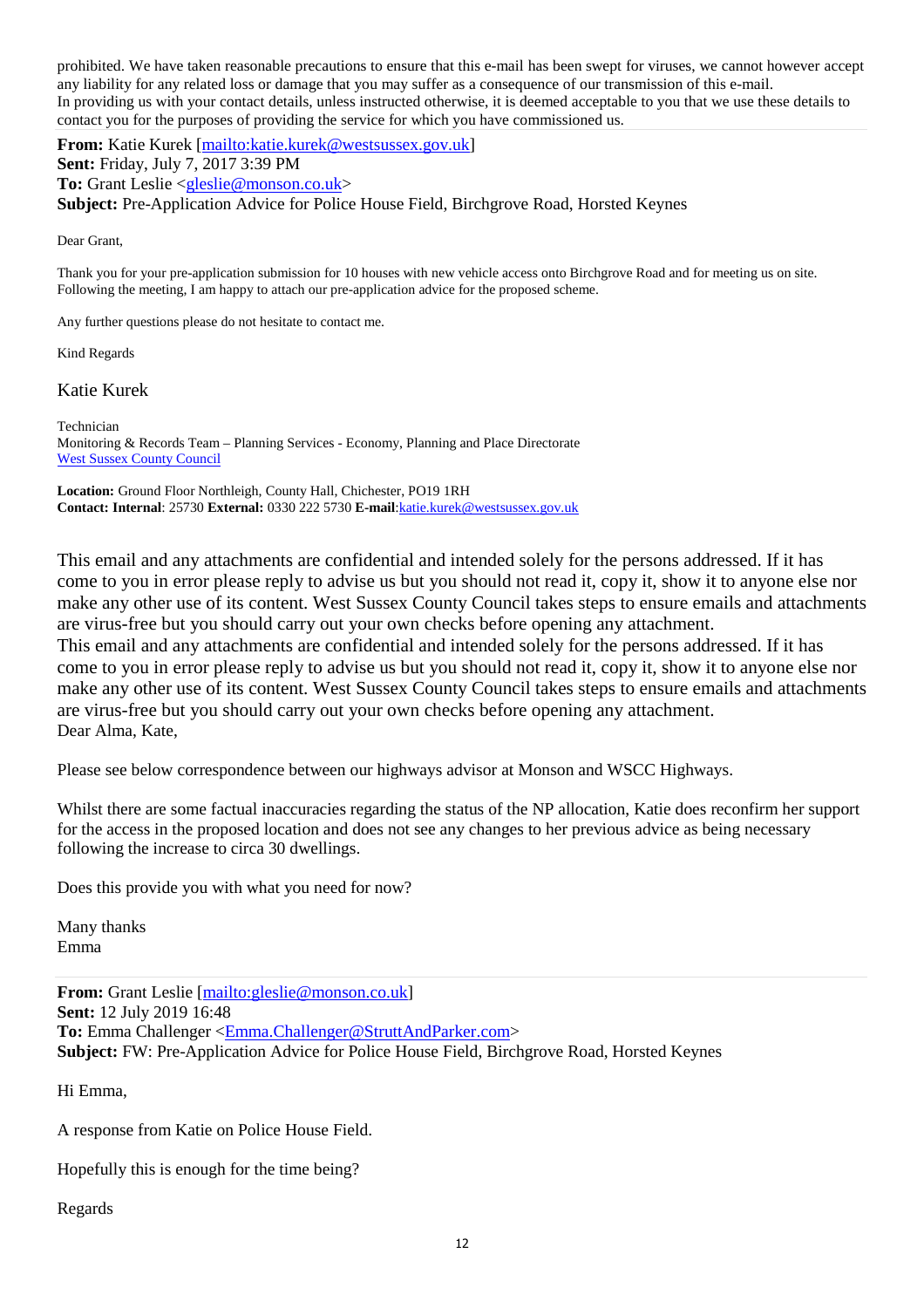## Grant Leslie For Monson Engineering Ltd

Broadway Chambers, High Street,Crowborough,East Sussex,TN6 1DF Tel:01892 601370 Email:gleslie@monson.co.uk

Head Office: Monson Engineering Limited. Broadway Chambers, High Street, Crowborough, East Sussex TN6 1DF Tel: 01892 601370 Fax: 01892 601379. Registered in England & Wales No.2739278 http://www.monson.co.uk The information contained in this e-mail may be confidential and/or privileged and is intended solely for the person(s) or entity(s) to whom it is addressed. If you are not the intended recipient of this e-mail please contact the sender and delete the information from your computer. The use, disclosure, copying or distribution of this information by person(s) or entity(s) who are not the intended recipient is prohibited. We have taken reasonable precautions to ensure that this e-mail has been swept for viruses, we cannot however accept any liability for any related loss or damage that you may suffer as a consequence of our transmission of this e-mail. In providing us with your contact details, unless instructed otherwise, it is deemed acceptable to you that we use these details to contact you for the purposes of providing the service for which you have commissioned us.

**From:** Katie Kurek [mailto:katie.kurek@westsussex.gov.uk] **Sent:** Friday, July 12, 2019 4:34 PM **To:** Grant Leslie <gleslie@monson.co.uk> **Subject:** RE: Pre-Application Advice for Police House Field, Birchgrove Road, Horsted Keynes

Dear Grant

Thank you for your email.

I note that Police Field House site is in the Horsted Keynes Neighbourhood Plan, as an allocated site for residential development for 10 x dwellings. Policy HK17 states that development will be permitted subject to access being provided from Birchgrove Road at the western end of the site, which has been demonstrated. With the increase in units the LHA would still advise that plans show a bellmouth access with kerbed radii and demonstrated as suitable for refuse vehicles/ fire appliance etc. via swept path tracking.

Policy HK16 of the Neighbourhood Plan states that new developments shall be provided with accessible footways of sufficient width for wheelchairs etc. Therefore, considering the increase in units, it would be desirable for the existing footway network in vicinity of the site to be assessed and widened where necessary. This could be secured by way of a s106 agreement at planning application stage. It should also be demonstrated that any internal footway link tie in with the existing network.

I also note that an existing PROW will cross part of the site and would ensure that WSCC PROW team are consulted at full planning application stage to ensure the materials and any impact on the PROW is properly assessed. They may require that the route and link to footway adjacent Birchgrove Road be upgraded, as currently the presence of the PROW is not clear.

I have also consulted with the Local Transport Improvements Team with respect to the nearby bus stop, and whether any improvements to this could be provided (e.g. removal of steps and provision of ramp for wheelchair users and increased hardstanding). I will send any comments on to you, as this could be something to consider including within a s106 agreement, as site specific improvements to nearby footway/ pedestrian infrastructure.

#### Kind regards,

**Miss Katie Kurek | BA (Hons) MCIHT | Assistant Planner**  County Highways Team – Planning Services - Economy, Planning and Place Directorate West Sussex County Council

**Location:** Ground Floor Northleigh, County Hall, Chichester, PO19 1RH **Contact: Internal**: 25730 **External:** 0330 222 5730 **E-mail**:katie.kurek@westsussex.gov.uk

From: Grant Leslie [mailto:gleslie@monson.co.uk] **Sent:** 11 July 2019 10:11 **To:** Katie Kurek **Subject:** RE: Pre-Application Advice for Police House Field, Birchgrove Road, Horsted Keynes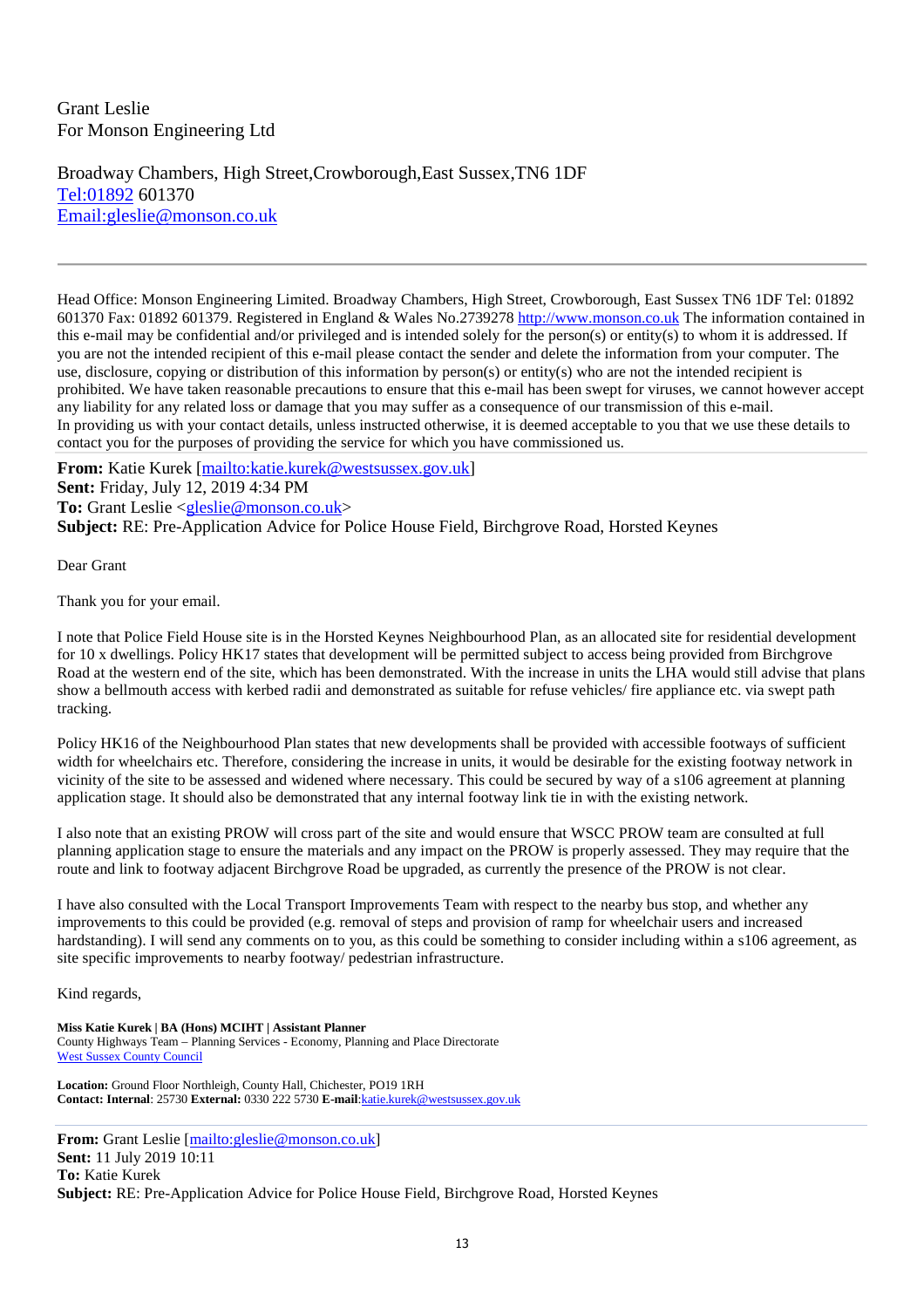Dear Katie,

It is now nearly 2 years since you provided pre-app advice on this site and the client and local authority have been considering matters on and off since.

The latest suggestion is for a larger development of 30 units as shown on the attached plan.

I appreciate that matters such as parking, turning and bin collection will need to be considered and addressed in line with earlier comments however Mid –Sussex are keen to establish if the increase from 10 units to 30 units will have any impact on the requirements for the access itself onto Birch Grove Road.

Are you able to comment on this?

Regards

Grant Leslie For Monson Engineering Ltd

Broadway Chambers, High Street,Crowborough,East Sussex,TN6 1DF Tel:01892 601370 Email:gleslie@monson.co.uk

Head Office: Monson Engineering Limited. Broadway Chambers, High Street, Crowborough, East Sussex TN6 1DF Tel: 01892 601370 Fax: 01892 601379. Registered in England & Wales No.2739278 http://www.monson.co.uk The information contained in this e-mail may be confidential and/or privileged and is intended solely for the person(s) or entity(s) to whom it is addressed. If you are not the intended recipient of this e-mail please contact the sender and delete the information from your computer. The use, disclosure, copying or distribution of this information by person(s) or entity(s) who are not the intended recipient is prohibited. We have taken reasonable precautions to ensure that this e-mail has been swept for viruses, we cannot however accept any liability for any related loss or damage that you may suffer as a consequence of our transmission of this e-mail. In providing us with your contact details, unless instructed otherwise, it is deemed acceptable to you that we use these details to contact you for the purposes of providing the service for which you have commissioned us.

**From:** Katie Kurek [mailto:katie.kurek@westsussex.gov.uk] **Sent:** Friday, July 7, 2017 3:39 PM **To:** Grant Leslie <gleslie@monson.co.uk> **Subject:** Pre-Application Advice for Police House Field, Birchgrove Road, Horsted Keynes

Dear Grant,

Thank you for your pre-application submission for 10 houses with new vehicle access onto Birchgrove Road and for meeting us on site. Following the meeting, I am happy to attach our pre-application advice for the proposed scheme.

Any further questions please do not hesitate to contact me.

Kind Regards

Katie Kurek

Technician Monitoring & Records Team – Planning Services - Economy, Planning and Place Directorate West Sussex County Council

**Location:** Ground Floor Northleigh, County Hall, Chichester, PO19 1RH **Contact: Internal**: 25730 **External:** 0330 222 5730 **E-mail**:katie.kurek@westsussex.gov.uk

This email and any attachments are confidential and intended solely for the persons addressed. If it has come to you in error please reply to advise us but you should not read it, copy it, show it to anyone else nor make any other use of its content. West Sussex County Council takes steps to ensure emails and attachments are virus-free but you should carry out your own checks before opening any attachment.